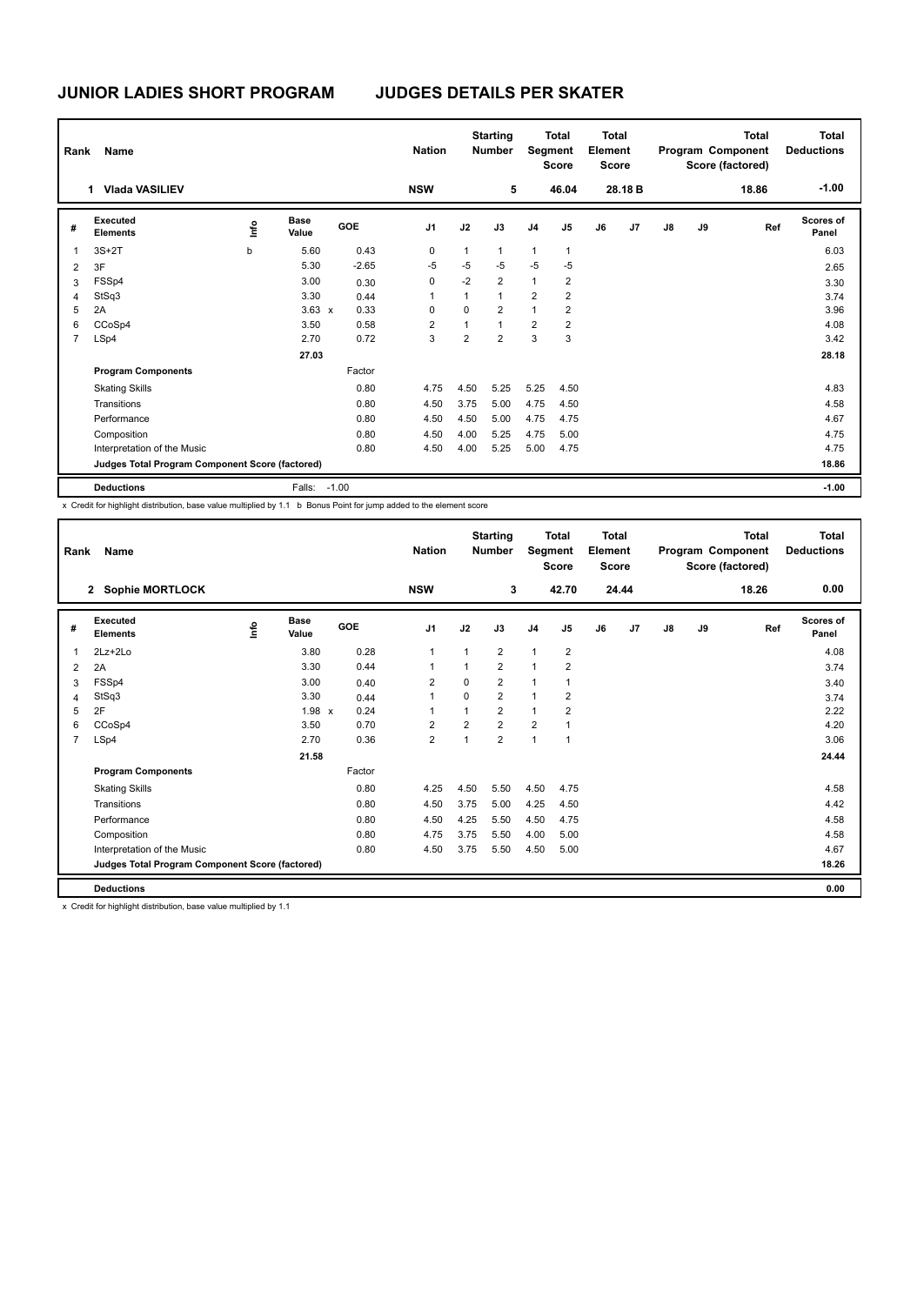| Name<br>Rank   |                                                 |      |                      |         | <b>Nation</b>  |      | <b>Starting</b><br><b>Number</b> |                | <b>Total</b><br>Segment<br><b>Score</b> |    | Total<br>Element<br><b>Score</b> |    |    | <b>Total</b><br>Program Component<br>Score (factored) | <b>Total</b><br><b>Deductions</b> |
|----------------|-------------------------------------------------|------|----------------------|---------|----------------|------|----------------------------------|----------------|-----------------------------------------|----|----------------------------------|----|----|-------------------------------------------------------|-----------------------------------|
|                | <b>Simone AUBRECHT</b><br>3                     |      |                      |         | <b>NSW</b>     |      | 6                                |                | 35.92                                   |    | 18.44                            |    |    | 17.48                                                 | 0.00                              |
| #              | Executed<br><b>Elements</b>                     | ١nfo | <b>Base</b><br>Value | GOE     | J <sub>1</sub> | J2   | J3                               | J <sub>4</sub> | J <sub>5</sub>                          | J6 | J7                               | J8 | J9 | Ref                                                   | <b>Scores of</b><br>Panel         |
| 1              | 2A                                              |      | 3.30                 | 0.11    | 0              | 3    | $\mathbf 0$                      | $\mathbf{1}$   | $\pmb{0}$                               |    |                                  |    |    |                                                       | 3.41                              |
| $\overline{2}$ | 2S+COMBO                                        |      | 1.30                 | $-0.65$ | $-5$           | $-5$ | $-5$                             | $-5$           | $-5$                                    |    |                                  |    |    |                                                       | 0.65                              |
| 3              | FSSp4                                           |      | 3.00                 | $-0.80$ | $-2$           | $-3$ | $-3$                             | $-3$           | $-2$                                    |    |                                  |    |    |                                                       | 2.20                              |
| $\overline{4}$ | StSq3                                           |      | 3.30                 | 0.11    | 1              | $-1$ | $-1$                             | $\mathbf{1}$   | 1                                       |    |                                  |    |    |                                                       | 3.41                              |
| 5              | 2F                                              |      | $1.98 \times$        | 0.12    | 0              | 0    | $\mathbf{1}$                     | 1              | $\overline{2}$                          |    |                                  |    |    |                                                       | 2.10                              |
| 6              | CCoSp4                                          |      | 3.50                 | 0.47    | $\overline{2}$ | 1    | $\overline{1}$                   | $\overline{2}$ | 1                                       |    |                                  |    |    |                                                       | 3.97                              |
| $\overline{7}$ | LSp4                                            |      | 2.70                 | 0.00    | 0              | 0    | 0                                | $\overline{1}$ | 0                                       |    |                                  |    |    |                                                       | 2.70                              |
|                |                                                 |      | 19.08                |         |                |      |                                  |                |                                         |    |                                  |    |    |                                                       | 18.44                             |
|                | <b>Program Components</b>                       |      |                      | Factor  |                |      |                                  |                |                                         |    |                                  |    |    |                                                       |                                   |
|                | <b>Skating Skills</b>                           |      |                      | 0.80    | 4.25           | 4.25 | 4.75                             | 4.75           | 4.00                                    |    |                                  |    |    |                                                       | 4.42                              |
|                | Transitions                                     |      |                      | 0.80    | 4.50           | 4.00 | 4.50                             | 4.75           | 4.25                                    |    |                                  |    |    |                                                       | 4.42                              |
|                | Performance                                     |      |                      | 0.80    | 4.25           | 4.00 | 4.50                             | 4.50           | 4.00                                    |    |                                  |    |    |                                                       | 4.25                              |
|                | Composition                                     |      |                      | 0.80    | 4.50           | 4.00 | 4.50                             | 4.50           | 4.25                                    |    |                                  |    |    |                                                       | 4.42                              |
|                | Interpretation of the Music                     |      |                      | 0.80    | 4.50           | 4.00 | 4.50                             | 5.00           | 4.00                                    |    |                                  |    |    |                                                       | 4.33                              |
|                | Judges Total Program Component Score (factored) |      |                      |         |                |      |                                  |                |                                         |    |                                  |    |    |                                                       | 17.48                             |
|                | <b>Deductions</b>                               |      |                      |         |                |      |                                  |                |                                         |    |                                  |    |    |                                                       | 0.00                              |

x Credit for highlight distribution, base value multiplied by 1.1

| Rank           | Name                                            |       |                      |         | <b>Nation</b>  | <b>Starting</b><br><b>Number</b> |                | <b>Total</b><br>Segment<br><b>Score</b> |                | <b>Total</b><br>Element<br><b>Score</b> |       | Program Component |    | <b>Total</b><br>Score (factored) | <b>Total</b><br><b>Deductions</b> |
|----------------|-------------------------------------------------|-------|----------------------|---------|----------------|----------------------------------|----------------|-----------------------------------------|----------------|-----------------------------------------|-------|-------------------|----|----------------------------------|-----------------------------------|
|                | 4 Chloe DI GEMMA                                |       |                      |         | <b>VIC</b>     |                                  | $\overline{2}$ |                                         | 28.66          |                                         | 14.64 |                   |    | 14.02                            | 0.00                              |
| #              | Executed<br><b>Elements</b>                     | ١f    | <b>Base</b><br>Value | GOE     | J <sub>1</sub> | J2                               | J3             | J <sub>4</sub>                          | J <sub>5</sub> | J6                                      | J7    | J8                | J9 | Ref                              | <b>Scores of</b><br>Panel         |
| 1              | 2A<<                                            | $\,<$ | 1.10                 | $-0.55$ | $-5$           | $-5$                             | $-5$           | $-5$                                    | $-5$           |                                         |       |                   |    |                                  | 0.55                              |
| 2              | 2Lo+2Lo<<                                       | <<    | 2.20                 | $-0.68$ | -5             | $-4$                             | $-4$           | $-4$                                    | $-4$           |                                         |       |                   |    |                                  | 1.52                              |
| 3              | CCoSp3                                          |       | 3.00                 | 0.20    | $\overline{2}$ | 0                                | 1              | $\mathbf{1}$                            | 0              |                                         |       |                   |    |                                  | 3.20                              |
| $\overline{4}$ | 2F                                              |       | 1.98 x               | 0.00    | 0              | 0                                | $\Omega$       | 0                                       | 0              |                                         |       |                   |    |                                  | 1.98                              |
| 5              | LSp3                                            |       | 2.40                 | 0.00    | 0              | 0                                | 0              | 0                                       | 0              |                                         |       |                   |    |                                  | 2.40                              |
| 6              | StSq3                                           |       | 3.30                 | 0.00    | $-1$           | $\Omega$                         | $\Omega$       | $\Omega$                                | 0              |                                         |       |                   |    |                                  | 3.30                              |
| $\overline{7}$ | FSSp3V                                          |       | 1.95                 | $-0.26$ | $-1$           | -3                               | $-1$           | $-2$                                    | $-1$           |                                         |       |                   |    |                                  | 1.69                              |
|                |                                                 |       | 15.93                |         |                |                                  |                |                                         |                |                                         |       |                   |    |                                  | 14.64                             |
|                | <b>Program Components</b>                       |       |                      | Factor  |                |                                  |                |                                         |                |                                         |       |                   |    |                                  |                                   |
|                | <b>Skating Skills</b>                           |       |                      | 0.80    | 3.00           | 3.00                             | 4.00           | 3.75                                    | 3.75           |                                         |       |                   |    |                                  | 3.50                              |
|                | Transitions                                     |       |                      | 0.80    | 3.50           | 2.50                             | 3.75           | 3.25                                    | 3.50           |                                         |       |                   |    |                                  | 3.42                              |
|                | Performance                                     |       |                      | 0.80    | 3.50           | 3.00                             | 3.75           | 3.50                                    | 3.50           |                                         |       |                   |    |                                  | 3.50                              |
|                | Composition                                     |       |                      | 0.80    | 3.75           | 3.00                             | 4.00           | 3.25                                    | 3.25           |                                         |       |                   |    |                                  | 3.42                              |
|                | Interpretation of the Music                     |       |                      | 0.80    | 3.75           | 3.25                             | 4.00           | 3.75                                    | 3.50           |                                         |       |                   |    |                                  | 3.67                              |
|                | Judges Total Program Component Score (factored) |       |                      |         |                |                                  |                |                                         |                |                                         |       |                   |    |                                  | 14.02                             |
|                | <b>Deductions</b>                               |       |                      |         |                |                                  |                |                                         |                |                                         |       |                   |    |                                  | 0.00                              |

<< Downgraded jump x Credit for highlight distribution, base value multiplied by 1.1